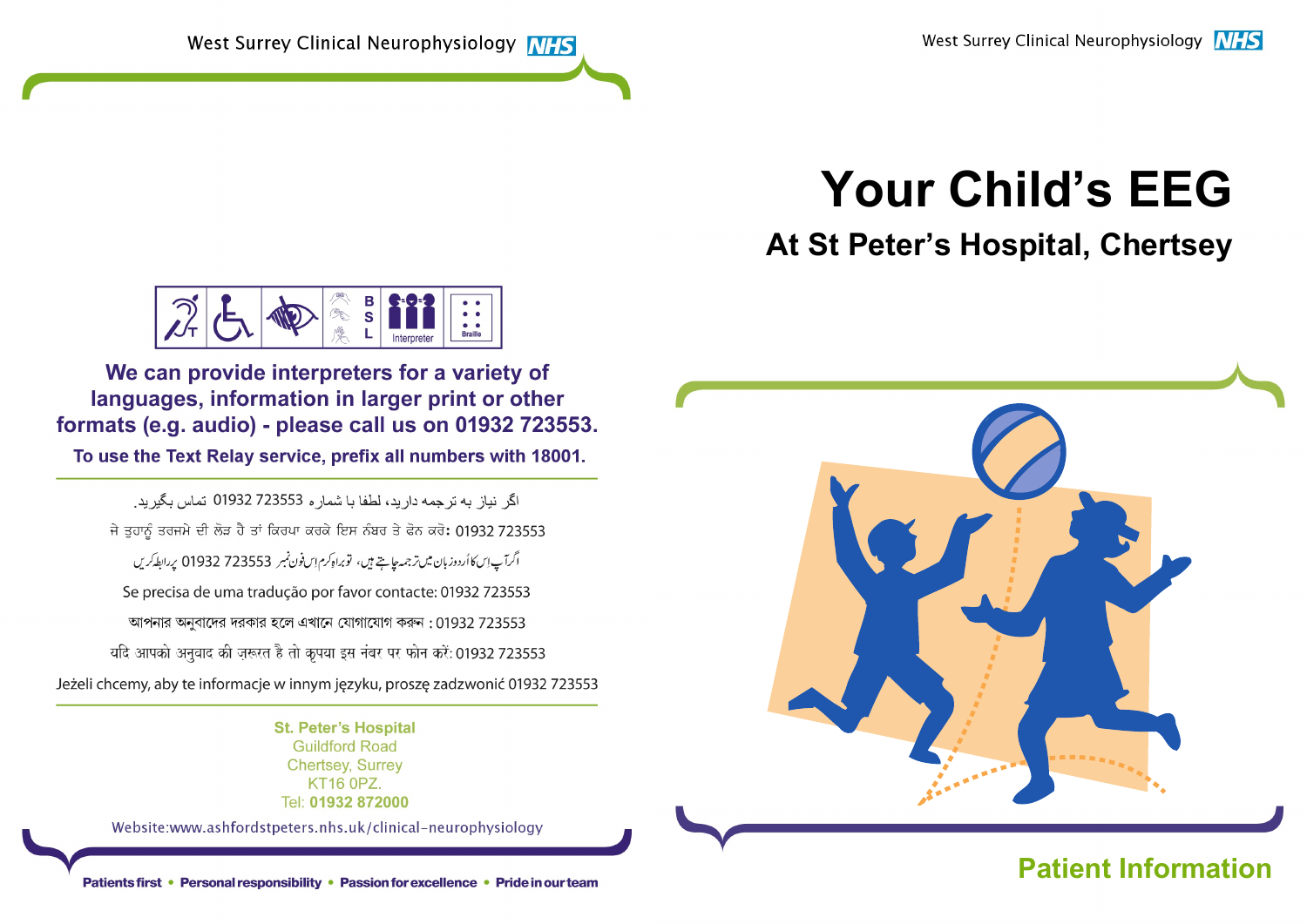#### Further Information

We aim to provide an excellent service at all times, but should you have any concerns please, in the first instance, raise these with our staff or Manager on duty.

If they cannot resolve your concern, please contact our Patient Experience Team on 01932 723553 or email asp-tr.patient.advice@nhs.net. If you remain concerned, the team can also advise upon how to make a formal complaint.

| <b>Reviewer: Sandra Chinyere</b> |                     | <b>Department:</b> West Surrey Clinical Neurophysiology |                  |
|----------------------------------|---------------------|---------------------------------------------------------|------------------|
| <b>Version:</b> 5                | Published: May 2022 |                                                         | Review: May 2024 |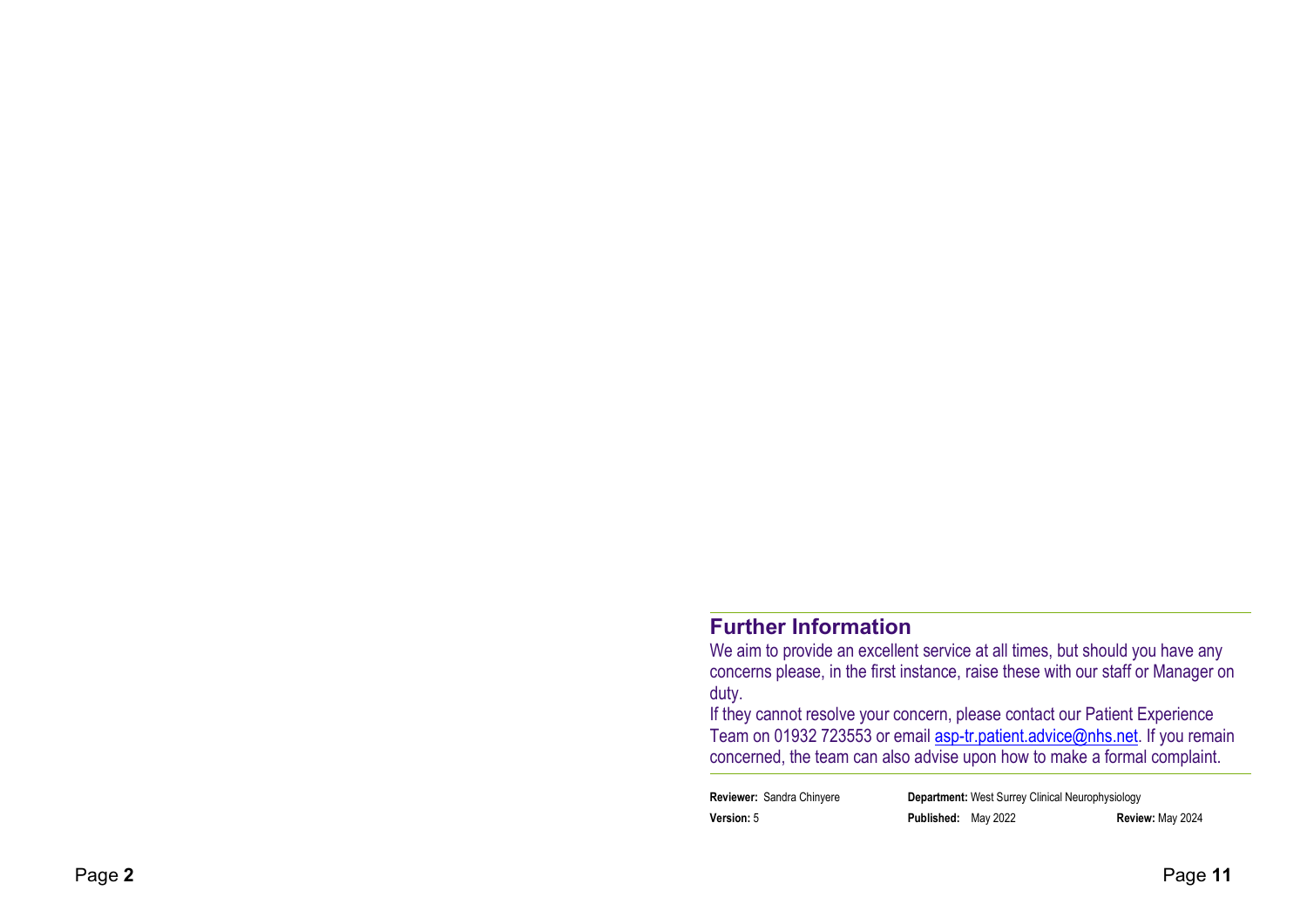#### Contacting us

If you have any questions before your appointment please contact us and we will try our best to answer them.

You can phone us on 01932 722543. We are open from 9am to 5 pm. There is an answering machine outside these hours or if we are unable to take your call.

Our postal address is:

West Surrey Clinical Neurophysiology St Peter's Hospital Guildford Road **Chertsey** KT16 0PZ

# Having an EEG

An introduction for parents, guardians and older children

#### What is an EEG?

EEG stands for Electroencephalogram, a recording of the electrical signals produced by the brain. In the media it is sometimes referred to as recording brainwaves.

The EEG gives information about the brain that is useful to the doctor in making a diagnosis in several different conditions. It is the only test that can produce this sort of information, but your doctor may also want to get information from other tests.

#### About our Department

West Surrey Clinical Neurophysiology is a specialist department, one of only a few in the country. We are based at St Peter's Hospital in Chertsey but we provide our services to patients from several other hospitals too.

Please make sure you come to the right hospital!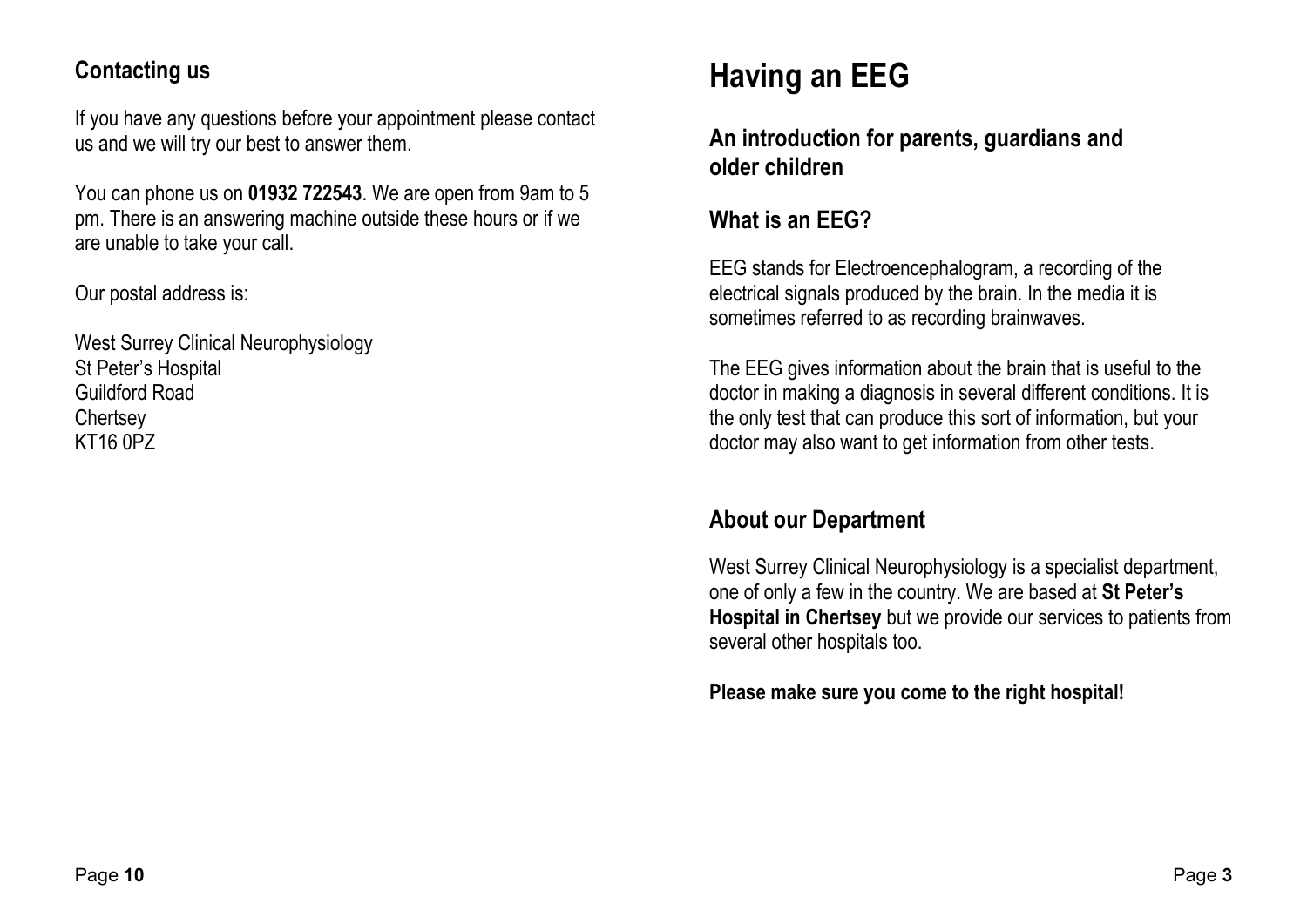#### Preparing for the EEG

Unless we ask you to change your child's medication, make sure that they carry on taking all their usual medication as recommended by the doctor. If possible bring a list of the medications with you.

He or she should eat as normal, including meals on the day of the test and have a normal night's sleep before the test. We can only do the test if your child's hair is clean, dry and we have easy access to the scalp. Please do not use any hair styling products. Please call us for advice if your child has a wig, hair extensions, braids or weaves.

#### Arriving at St Peter's Hospital

If you are unable to keep the appointment for your child, please do let us know, using the contact details at the end of this booklet. Our department is in the main outpatient block at St Peter's Hospital. Please make your way to level two. Ours is the first clinical area on the right in the main outpatient corridor with green dots on the corridor walls. If you know St Peter's, this area is just behind the W H Smith Shop and to the right of the Pharmacy. The signs say 'EEG / EMG' and 'West Surrey Clinical Neurophysiology'.

It may be helpful to bring this booklet with you to show people if asking directions. The nearest car park is the main outpatient car park at the front of the hospital. Please note St. Peters Hospital operates payment parking systems.

#### What happens next?

The EEG recording is reported at a later time by both the clinical physiologist, who gives a technical report which involves measuring all the different waveforms recorded, and the medical consultant who gives a clinical report.

This report is sent to your child's hospital consultant and he or she will give you the result of the EEG test at a later date. A copy may be sent to your child's GP.

We aim to prepare these reports in good time.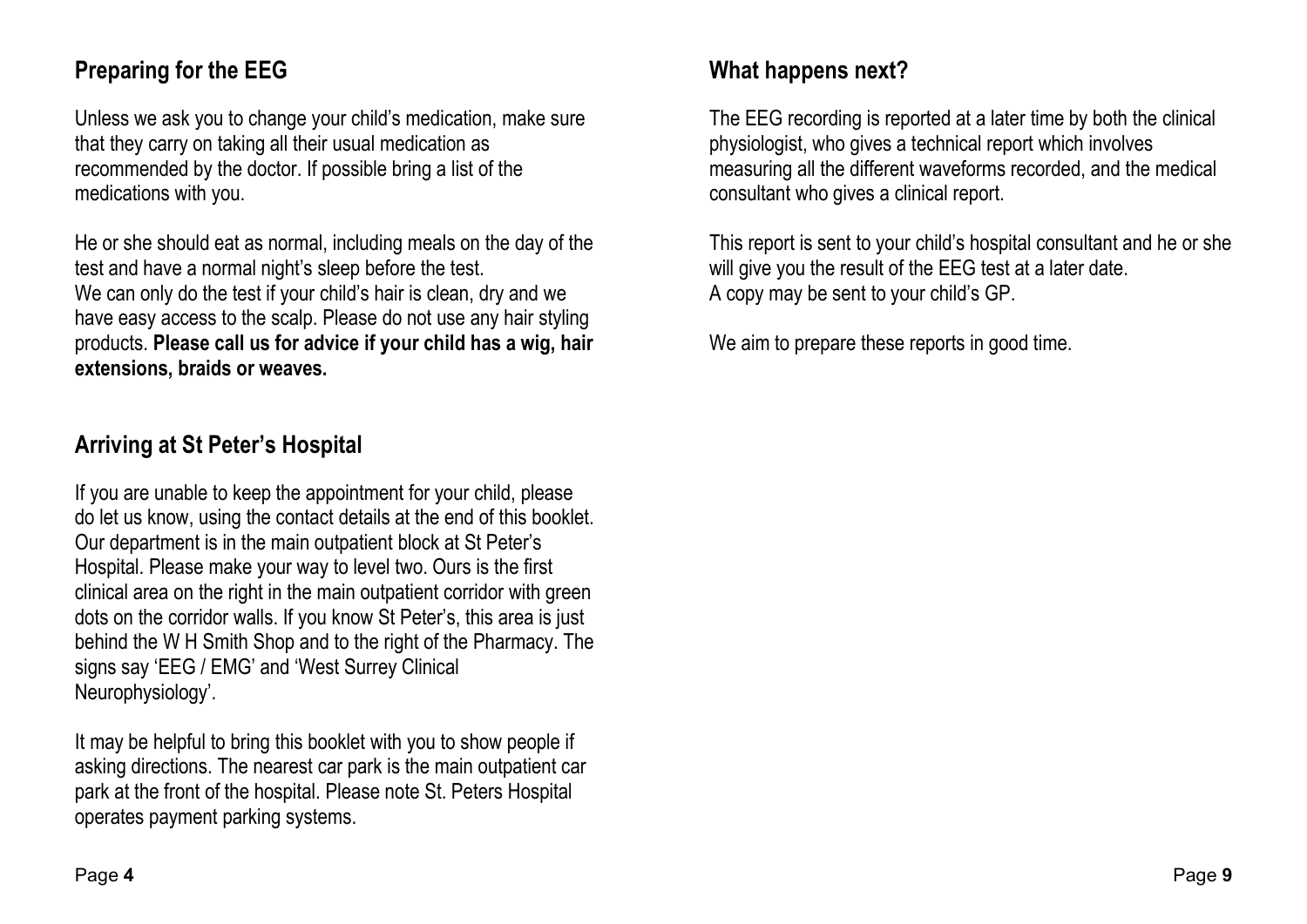**Photic stimulation** – this part of the test involves a flashing light, similar to a strobe light. This part of the test can be diagnostic for specific types of epilepsy. In a very small number of people there is a very slight risk of this triggering an event.

This is not the aim of the procedure and we take all possible steps to stop this happening.

We will discuss both of these areas further with you and older children at the time of the appointment and the clinical physiologist will try to answer any questions you or they may have.

#### What happens after the recording?

After the recording the small discs will be painlessly removed and the paste dissolved by rubbing the area with clean warm water. The hair will still feel sticky afterwards.

There are no after effects from the EEG recording, which will take around one hour and your child will can leave immediately afterwards. A sleep EEG takes a little longer, about one and a half hours, but your child can still go home afterwards.

Further details are available online at http://www.ashfordstpeters.nhs.uk/patients/getting-here/travelingto-st-peter-s

It is helpful if you can arrive about  $10 - 15$  mins before the appointment time shown on the accompanying letter. We have only limited space in our waiting room, if you arrive earlier at the hospital you will be asked to wait elsewhere. There is a café at the main outpatient entrance nearby. We aim to keep to our appointment times, but if we are running late we shall let you know and we ask for your patience.

#### What happens during the EEG?

The test will be carried out by a clinical physiologist, who will meet you and your child in our waiting room and take you to the recording room. We shall explain the test and this is a good time to ask any questions you still have. The clinical physiologist will also ask you about your child's particular problem and about their health in general. He or she will also ask you to sign a consent form.

The clinical physiologist will measure the child's head and make marks with a skin pen. At each mark, he or she will rub the skin and then attach a small metal disc through which the recording is made. It is held in place with a sticky paste.

The investigation is painless and in general school age children will be lying down for the recording and will be asked to follow instructions, such as to close and open their eyes.